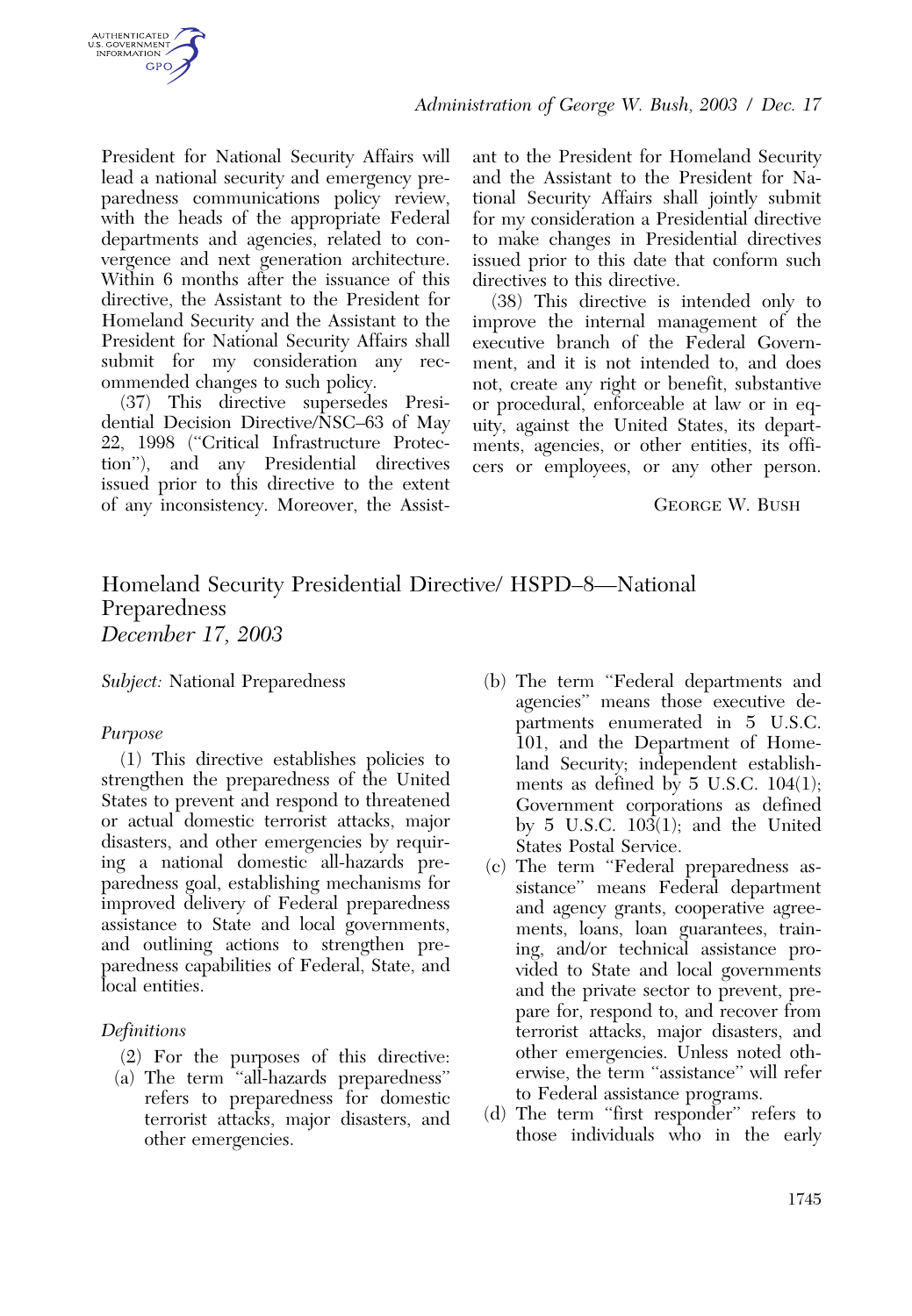stages of an incident are responsible for the protection and preservation of life, property, evidence, and the environment, including emergency response providers as defined in section 2 of the Homeland Security Act of 2002 (6 U.S.C. 101), as well as emergency management, public health, clinical care, public works, and other skilled support personnel (such as equipment operators) that provide immediate support services during prevention, response, and recovery operations.

- (e) The terms ''major disaster'' and "emergency" have the meanings given in section 102 of the Robert T. Stafford Disaster Relief and Emergency Assistance Act (42 U.S.C. 5122).
- (f) The term ''major events'' refers to domestic terrorist attacks, major disasters, and other emergencies.
- (g) The term ''national homeland security preparedness-related exercises'' refers to homeland security-related exercises that train and test national decision makers and utilize resources of multiple Federal departments and agencies. Such exercises may involve State and local first responders when appropriate. Such exercises do not include those exercises conducted solely within a single Federal department or agency.
- (h) The term ''preparedness'' refers to the existence of plans, procedures, policies, training, and equipment necessary at the Federal, State, and local level to maximize the ability to prevent, respond to, and recover from major events. The term "readiness" is used interchangeably with preparedness.
- (i) The term ''prevention'' refers to activities undertaken by the first responder community during the early stages of an incident to reduce the likelihood or consequences of threat-

ened or actual terrorist attacks. More general and broader efforts to deter, disrupt, or thwart terrorism are not addressed in this directive.

- (j) The term ''Secretary'' means the Secretary of Homeland Security.
- (k) The terms ''State,'' and ''local government,'' when used in a geographical sense, have the same meanings given to those terms in section  $2\degree$  of the Homeland Security Act of 2002 (6 U.S.C. 101).

## *Relationship to HSPD–5*

(3) This directive is a companion to HSPD–5, which identifies steps for improved coordination in response to incidents. This directive describes the way Federal departments and agencies will prepare for such a response, including prevention activities during the early stages of a terrorism incident.

#### *Development of a National Preparedness Goal*

(4) The Secretary is the principal Federal official for coordinating the implementation of all-hazards preparedness in the United States. In cooperation with other Federal departments and agencies, the Secretary coordinates the preparedness of Federal response assets, and the support for, and assessment of, the preparedness of State and local first responders.

(5) To help ensure the preparedness of the Nation to prevent, respond to, and recover from threatened and actual domestic terrorist attacks, major disasters, and other emergencies, the Secretary, in coordination with the heads of other appropriate Federal departments and agencies and in consultation with State and local governments, shall develop a national domestic all-hazards preparedness goal. Federal departments and agencies will work to achieve this goal by:

(a) providing for effective, efficient, and timely delivery of Federal preparedness assistance to State and local governments; and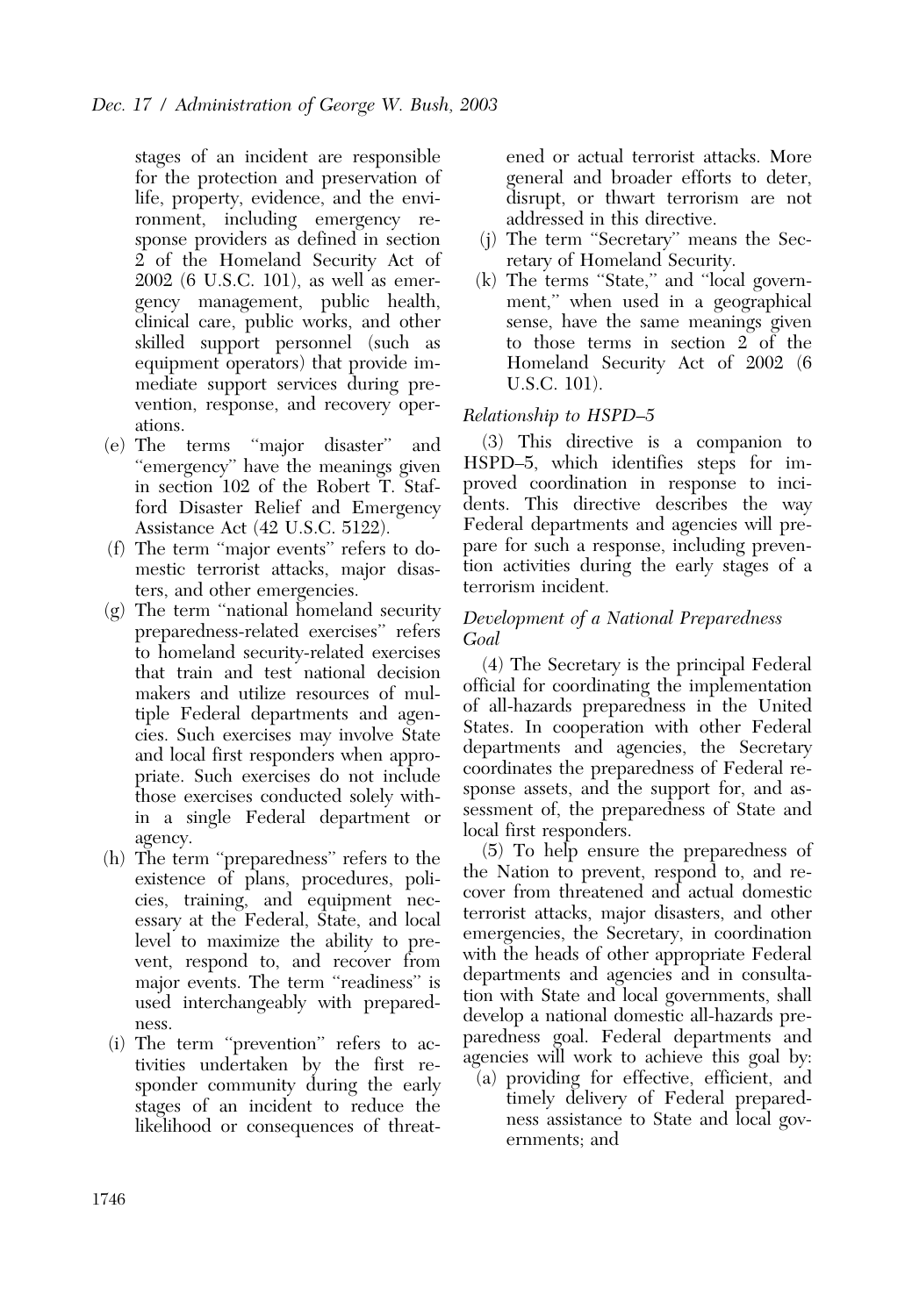(b) supporting efforts to ensure first responders are prepared to respond to major events, especially prevention of and response to threatened terrorist attacks.

(6) The national preparedness goal will establish measurable readiness priorities and targets that appropriately balance the potential threat and magnitude of terrorist attacks, major disasters, and other emergencies with the resources required to prevent, respond to, and recover from them. It will also include readiness metrics and elements that support the national preparedness goal including standards for preparedness assessments and strategies, and a system for assessing the Nation's overall preparedness to respond to major events, especially those involving acts of terrorism.

(7) The Secretary will submit the national preparedness goal to me through the Homeland Security Council (HSC) for review and approval prior to, or concurrently with, the Department of Homeland Security's Fiscal Year 2006 budget submission to the Office of Management and Budget.

## *Federal Preparedness Assistance*

(8) The Secretary, in coordination with the Attorney General, the Secretary of Health and Human Services (HHS), and the heads of other Federal departments and agencies that provide assistance for first responder preparedness, will establish a single point of access to Federal preparedness assistance program information within 60 days of the issuance of this directive. The Secretary will submit to me through the HSC recommendations of specific Federal department and agency programs to be part of the coordinated approach. All Federal departments and agencies will cooperate with this effort. Agencies will continue to issue financial assistance awards consistent with applicable laws and regulations and will ensure that program announcements, solicitations, application instructions, and other guidance documents are consistent with other Federal preparedness programs

to the extent possible. Full implementation of a closely coordinated interagency grant process will be completed by September 30, 2005.

(9) To the extent permitted by law, the primary mechanism for delivery of Federal preparedness assistance will be awards to the States. Awards will be delivered in a form that allows the recipients to apply the assistance to the highest priority preparedness requirements at the appropriate level of government. To the extent permitted by law, Federal preparedness assistance will be predicated on adoption of Statewide comprehensive all-hazards preparedness strategies. The strategies should be consistent with the national preparedness goal, should assess the most effective ways to enhance preparedness, should address areas facing higher risk, especially to terrorism, and should also address local government concerns and Citizen Corps efforts. The Secretary, in coordination with the heads of other appropriate Federal departments and agencies, will review and approve strategies submitted by the States. To the extent permitted by law, adoption of approved Statewide strategies will be a requirement for receiving Federal preparedness assistance at all levels of government by September 30, 2005.

(10) In making allocations of Federal preparedness assistance to the States, the Secretary, the Attorney General, the Secretary of HHS, the Secretary of Transportation, the Secretary of Energy, the Secretary of Veterans Affairs, the Administrator of the Environmental Protection Agency, and the heads of other Federal departments and agencies that provide assistance for first responder preparedness will base those allocations on assessments of population concentrations, critical infrastructures, and other significant risk factors, particularly terrorism threats, to the extent permitted by law.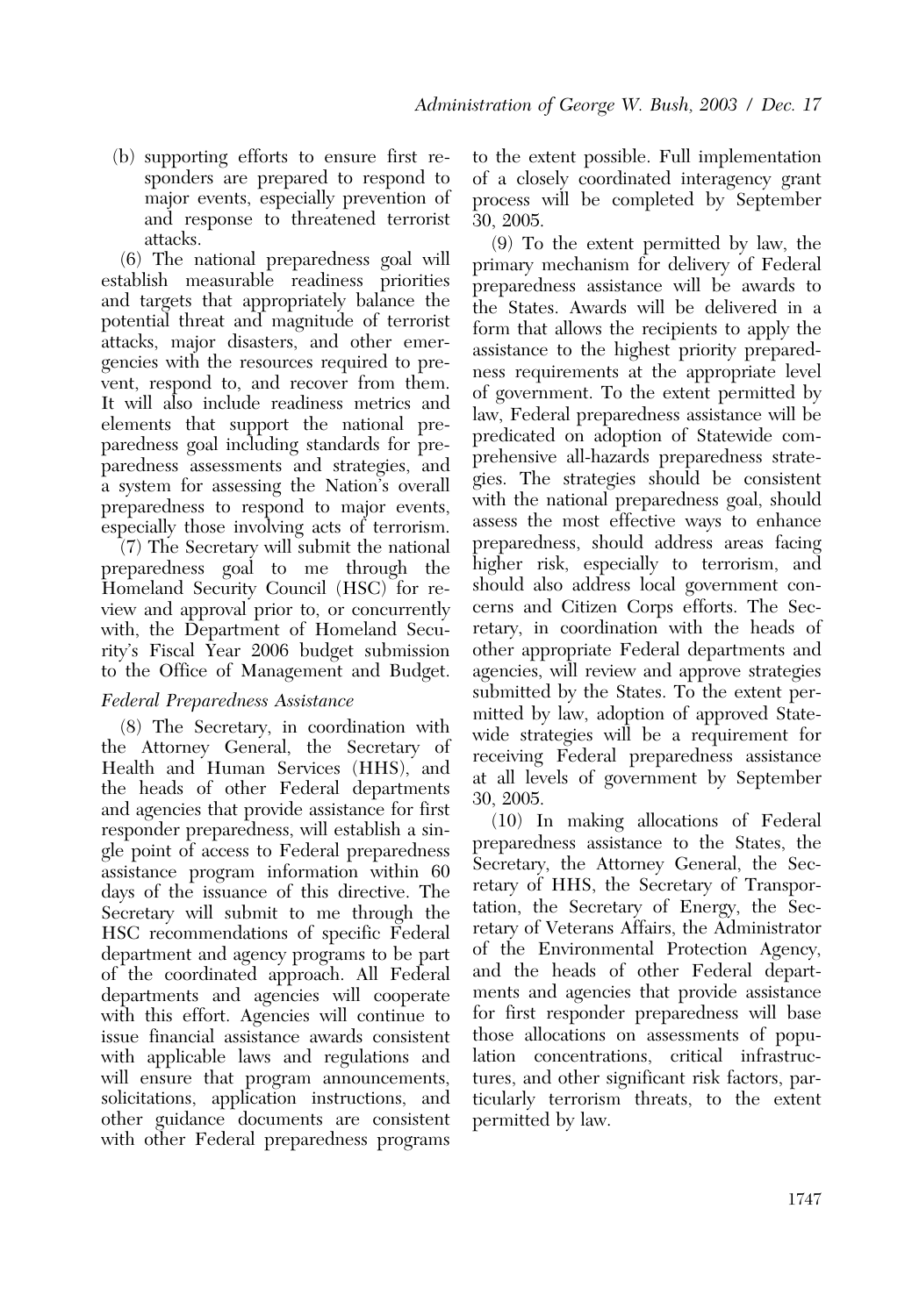(11) Federal preparedness assistance will support State and local entities' efforts including planning, training, exercises, interoperability, and equipment acquisition for major events as well as capacity building for prevention activities such as information gathering, detection, deterrence, and collaboration related to terrorist attacks. Such assistance is not primarily intended to support existing capacity to address normal local first responder operations, but to build capacity to address major events, especially terrorism.

(12) The Attorney General, the Secretary of HHS, the Secretary of Transportation, the Secretary of Energy, the Secretary of Veterans Affairs, the Administrator of the Environmental Protection Agency, and the heads of other Federal departments and agencies that provide assistance for first responder preparedness shall coordinate with the Secretary to ensure that such assistance supports and is consistent with the national preparedness goal.

(13) Federal departments and agencies will develop appropriate mechanisms to ensure rapid obligation and disbursement of funds from their programs to the States, from States to the local community level, and from local entities to the end users to derive maximum benefit from the assistance provided. Federal departments and agencies will report annually to the Secretary on the obligation, expenditure status, and the use of funds associated with Federal preparedness assistance programs.

## *Equipment*

(14) The Secretary, in coordination with State and local officials, first responder organizations, the private sector and other Federal civilian departments and agencies, shall establish and implement streamlined procedures for the ongoing development and adoption of appropriate first responder equipment standards that support nationwide interoperability and other capabilities consistent with the national preparedness goal, including the safety and health of first responders.

(15) To the extent permitted by law, equipment purchased through Federal preparedness assistance for first responders shall conform to equipment standards in place at time of purchase. Other Federal departments and agencies that support the purchase of first responder equipment will coordinate their programs with the Department of Homeland Security and conform to the same standards.

(16) The Secretary, in coordination with other appropriate Federal departments and agencies and in consultation with State and local governments, will develop plans to identify and address national first responder equipment research and development needs based upon assessments of current and future threats. Other Federal departments and agencies that support preparedness research and development activities shall coordinate their efforts with the Department of Homeland Security and ensure they support the national preparedness goal.

#### *Training and Exercises*

(17) The Secretary, in coordination with the Secretary of HHS, the Attorney General, and other appropriate Federal departments and agencies and in consultation with State and local governments, shall establish and maintain a comprehensive training program to meet the national preparedness goal. The program will identify standards and maximize the effectiveness of existing Federal programs and financial assistance and include training for the Nation's first responders, officials, and others with major event preparedness, prevention, response, and recovery roles. Federal departments and agencies shall include private organizations in the accreditation and delivery of preparedness training as appropriate and to the extent permitted by law.

(18) The Secretary, in coordination with other appropriate Federal departments and agencies, shall establish a national program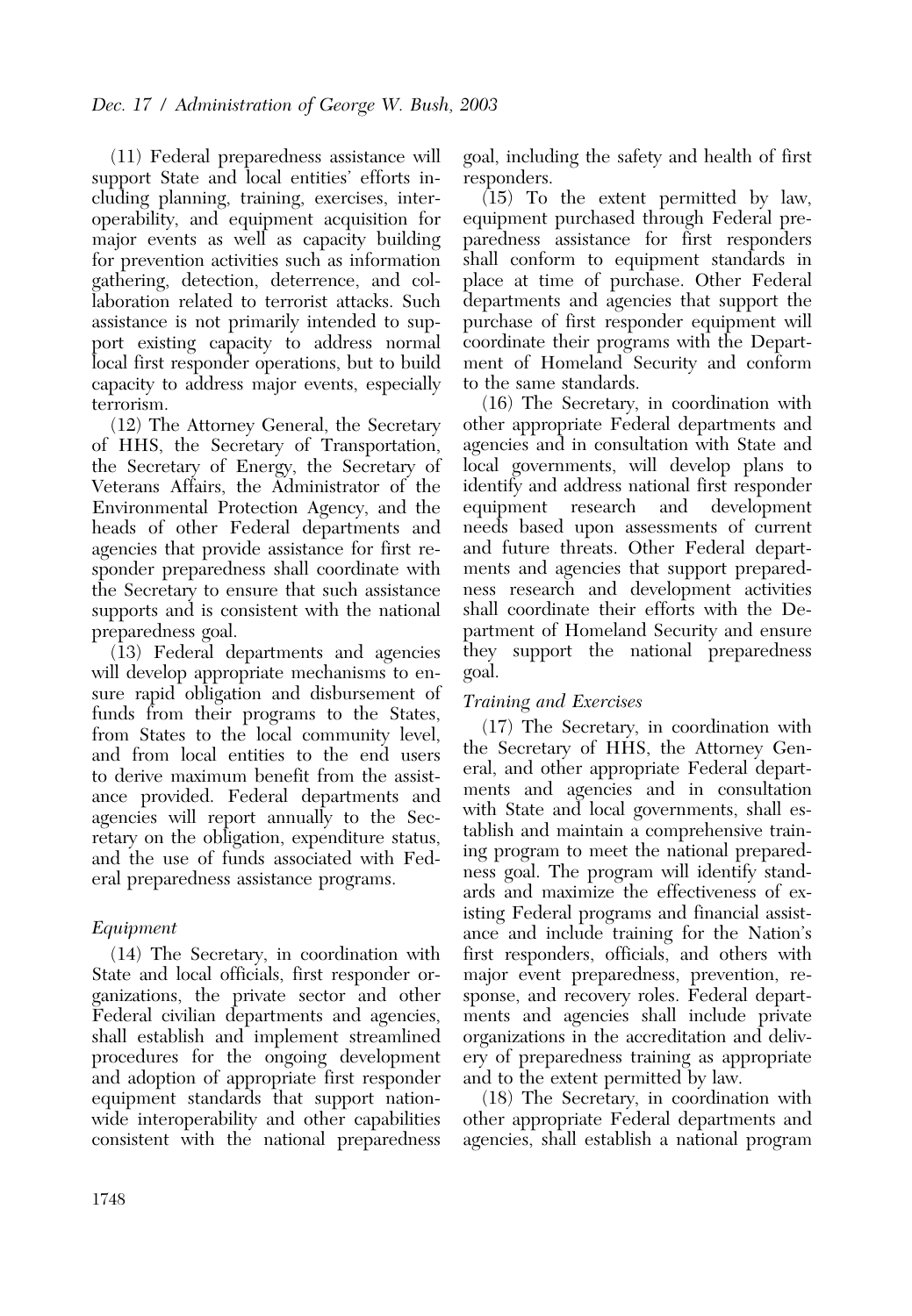and a multi-year planning system to conduct homeland security preparedness-related exercises that reinforces identified training standards, provides for evaluation of readiness, and supports the national preparedness goal. The establishment and maintenance of the program will be conducted in maximum collaboration with State and local governments and appropriate private sector entities. All Federal departments and agencies that conduct national homeland security preparedness-related exercises shall participate in a collaborative, interagency process to designate such exercises on a consensus basis and create a master exercise calendar. The Secretary will ensure that exercises included in the calendar support the national preparedness goal. At the time of designation, Federal departments and agencies will identify their level of participation in national homeland security preparedness-related exercises. The Secretary will develop a multi-year national homeland security preparedness-related exercise plan and submit the plan to me through the HSC for review and approval.

(19) The Secretary shall develop and maintain a system to collect, analyze, and disseminate lessons learned, best practices, and information from exercises, training events, research, and other sources, including actual incidents, and establish procedures to improve national preparedness to prevent, respond to, and recover from major events. The Secretary, in coordination with other Federal departments and agencies and State and local governments, will identify relevant classes of homelandsecurity related information and appropriate means of transmission for the information to be included in the system. Federal departments and agencies are directed, and State and local governments are requested, to provide this information to the Secretary to the extent permitted by law.

## *Federal Department and Agency Preparedness*

(20) The head of each Federal department or agency shall undertake actions to support the national preparedness goal, including adoption of quantifiable performance measurements in the areas of training, planning, equipment, and exercises for Federal incident management and asset preparedness, to the extent permitted by law. Specialized Federal assets such as teams, stockpiles, and caches shall be maintained at levels consistent with the national preparedness goal and be available for response activities as set forth in the National Response Plan, other appropriate operational documents, and applicable authorities or guidance. Relevant Federal regulatory requirements should be consistent with the national preparedness goal. Nothing in this directive shall limit the authority of the Secretary of Defense with regard to the command and control, training, planning, equipment, exercises, or employment of Department of Defense forces, or the allocation of Department of Defense resources.

(21) The Secretary, in coordination with other appropriate Federal civilian departments and agencies, shall develop and maintain a Federal response capability inventory that includes the performance parameters of the capability, the timeframe within which the capability can be brought to bear on an incident, and the readiness of such capability to respond to domestic incidents. The Department of Defense will provide to the Secretary information describing the organizations and functions within the Department of Defense that may be utilized to provide support to civil authorities during a domestic crisis.

#### *Citizen Participation*

(22) The Secretary shall work with other appropriate Federal departments and agencies as well as State and local governments and the private sector to encourage active citizen participation and involvement in